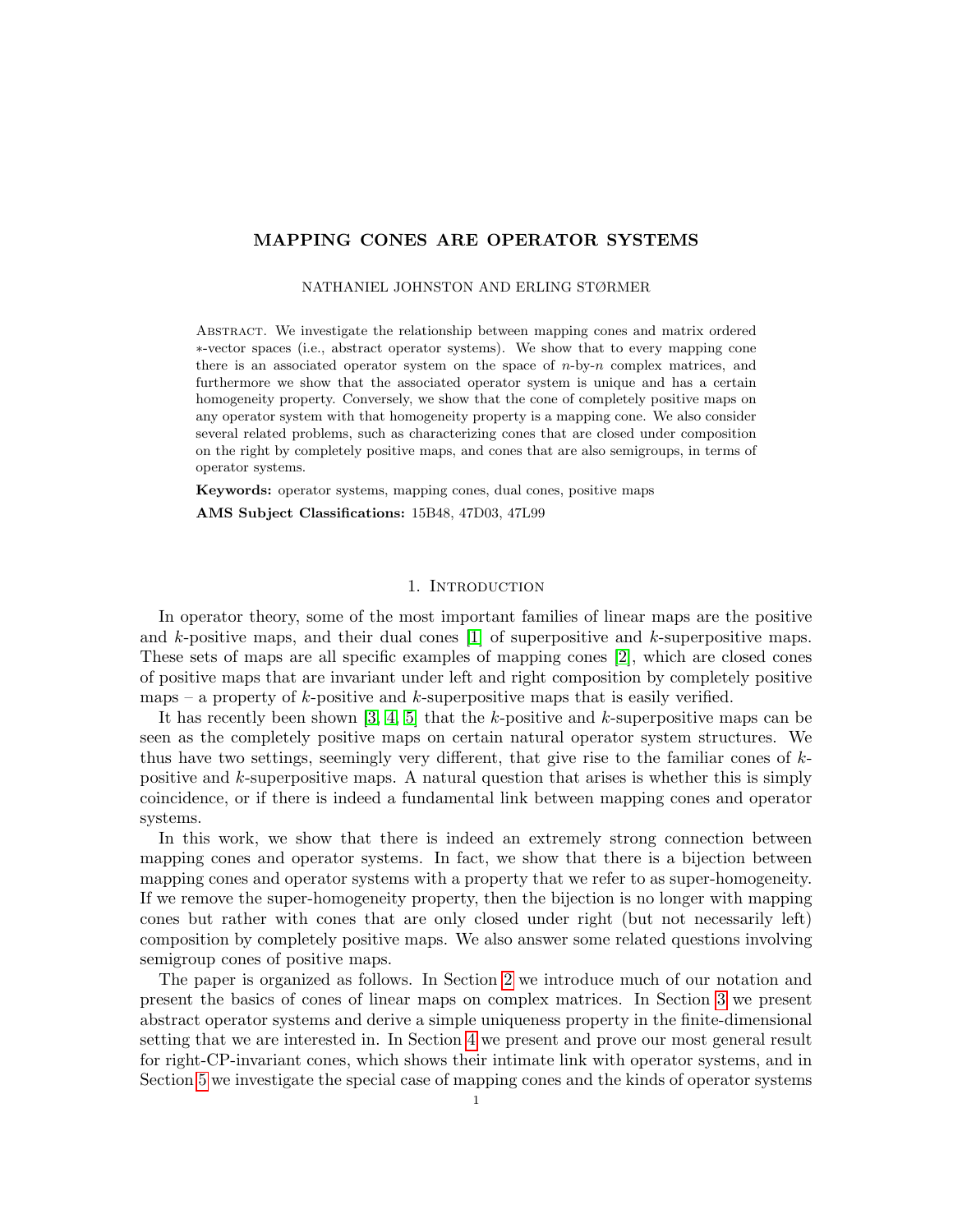that they give rise to. We close in Section [6](#page-8-0) by exploring some properties of mapping cones that have the additional property of being semigroups, and we see that they too can be seen as arising from operator systems.

### 2. Cones of Positive Maps

<span id="page-1-0"></span>If H is a (finite-dimensional) Hilbert space and  $\mathcal{L}(\mathcal{H})$  is the space of linear maps on H, then a map  $\Phi : \mathcal{L}(\mathcal{H}) \to \mathcal{L}(\mathcal{H})$  is said to be *positive* if  $\Phi(X) \in \mathcal{L}(\mathcal{H})^+$  whenever  $X \in \mathcal{L}(\mathcal{H})^+$ , k-positive if  $id_k \otimes \Phi$  is positive, and completely positive if  $\Phi$  is k-positive for all  $k \in \mathbb{N}$ . If  $A \in \mathcal{L}(\mathcal{H})$  then the map  $\text{Ad}_A : \mathcal{L}(\mathcal{H}) \to \mathcal{L}(\mathcal{H})$  defined by  $\text{Ad}_A(X) \equiv A^* X A$  is completely positive, and conversely every completely positive map can be written as a sum of maps of the form  $\text{Ad}_{A_i}$  for some  $\{A_i\} \in \mathcal{L}(\mathcal{H})$  [\[6,](#page-11-5) [7\]](#page-11-6).

Given a fixed orthonormal basis  $\{e_i\}_{i=1}^n$  of H, the *Choi-Jamiolkowski isomorphism* [\[8\]](#page-11-7) associates a linear map  $\Phi : \mathcal{L}(\mathcal{H}) \to \mathcal{L}(\mathcal{H})$  with the operator  $C_{\Phi} := (id_n \otimes \Phi)(E) \in$  $\mathcal{L}(\mathcal{H})\otimes\mathcal{L}(\mathcal{H})$ , where  $E:=\sum_{i,j=1}^n\mathbf{e}_i\mathbf{e}_j{}^*\otimes\mathbf{e}_i\mathbf{e}_j{}^*\;(\mathbf{e}_j{}^*\;\text{is the dual vector of }\mathbf{e}_j,\;\mathbf{e}_i\mathbf{e}_j{}^*\;\text{is the }$ outer product of  $e_i$  and  $e_j$ , and  $C_{\Phi}$  is called the *Choi matrix* of  $\Phi$ ). For us, it will be useful to know that  $\Phi$  is completely positive if and only if  $C_{\Phi}$  is positive, and  $\Phi$  is positive if and only if  $C_{\Phi}$  is *block-positive* – i.e.,  $(\mathbf{v}^* \otimes \mathbf{w}^*) C_{\Phi}(\mathbf{v} \otimes \mathbf{w}) \geq 0$  for all  $\mathbf{v}, \mathbf{w} \in \mathcal{H}$ . Given a cone of positive maps C, we define  $C_{\mathcal{C}} := \{ C_{\Phi} : \Phi \in \mathcal{C} \}$  and  $\mathcal{C}^{\dagger} := \{ \Phi^{\dagger} : \Phi \in \mathcal{C} \}$ , where  $\Phi^{\dagger}:\mathcal{L}(\mathcal{H})\to\mathcal{L}(\mathcal{H})$  is the adjoint map defined via the Hilbert-Schmidt inner product so that  $\text{Tr}(\Phi(X)Y) = \text{Tr}(X\Phi^{\dagger}(Y))$  for all  $X, Y \in \mathcal{L}(\mathcal{H})$ .

A mapping cone [\[2\]](#page-11-1) is a nonzero closed cone C of positive maps from  $\mathcal{L}(\mathcal{H})$  into itself with the property that  $\Phi \circ \Omega \circ \Psi \in \mathcal{C}$  whenever  $\Omega \in \mathcal{C}$  and  $\Phi, \Psi : \mathcal{L}(\mathcal{H}) \to \mathcal{L}(\mathcal{H})$  are completely positive. For the remainder of this work, we will generally assume all cones to be convex, though we will still specify if the distinction is important or there is the possibility of confusion. By linearity, it is enough that  $\text{Ad}_A \circ \Omega \circ \text{Ad}_B \in \mathcal{C}$  whenever  $\Omega \in \mathcal{C}$ and  $A, B \in \mathcal{L}(\mathcal{H})$  for a convex cone C to be a mapping cone. It will also sometimes be useful for us to consider (not necessarily closed) cones C such that  $\Omega \circ \Psi \in \mathcal{C}$  whenever  $\Omega \in \mathcal{C}$  and  $\Psi : \mathcal{L}(\mathcal{H}) \to \mathcal{L}(\mathcal{H})$  is completely positive – that is, cones that are closed under right-composition, but not necessarily left-composition, by completely positive maps. We will call such cones *right-CP-invariant*. Left-CP-invariant cones can be defined analogously, and it is clear that C is right-CP-invariant if and only if  $C^{\dagger}$  is left-CP-invariant.

The dual cone  $\mathcal{C}^{\circ}$  of a cone  $\mathcal{C} \subseteq \mathcal{L}(\mathcal{H})$  of Hermitian operators is defined via the Hilbert-Schmidt inner product as

$$
\mathcal{C}^{\circ} := \{ Y \in \mathcal{L}(\mathcal{H}) : \text{Tr}(XY) \ge 0 \text{ for all } X \in \mathcal{C} \}.
$$

Similarly, the dual cone  $\mathcal{C}^{\circ}$  of a cone  $\mathcal{C}$  of maps on  $\mathcal{L}(\mathcal{H})$  is defined via the Choi-Jamiołkowski isomorphism as  $\mathcal{C}^{\circ} := \{ \Psi : \mathcal{L}(\mathcal{H}) \to \mathcal{L}(\mathcal{H}) : \text{Tr}(C_{\Phi}C_{\Psi}) \geq 0 \text{ for all } \Phi \in \mathcal{C} \}.$  We note that for convex cones  $\mathcal{C} \subseteq \mathcal{L}(\mathcal{H})$ , we have  $\mathcal{C}^{\infty} = \overline{\mathcal{C}}$  – the closure of  $\mathcal{C}$ . This fact is well-known in convex analysis and follows easily from [\[9,](#page-11-8) Theorem 14.1] or [\[10,](#page-11-9) Theorem 3.4.3], for example.

Throughout the rest of this work, we will associate the *n*-dimensional Hilbert space  $H$ with  $\mathbb{C}^n$  and  $\mathcal{L}(\mathcal{H})$  with the space of  $n \times n$  complex matrices  $M_n$ , both for simplicity and to be consistent with standard operator system notation. Then  $\mathcal{L}(M_n)$  denotes the set of linear maps from  $M_n$  into itself,  $\mathcal{P}(M_n)$  denotes the set of positive maps on  $M_n$ ,  $\mathcal{P}_k(M_n)$ denotes the set of k-positive maps on  $M_n$ , and  $\mathcal{CP}(M_n)$  the set of completely positive maps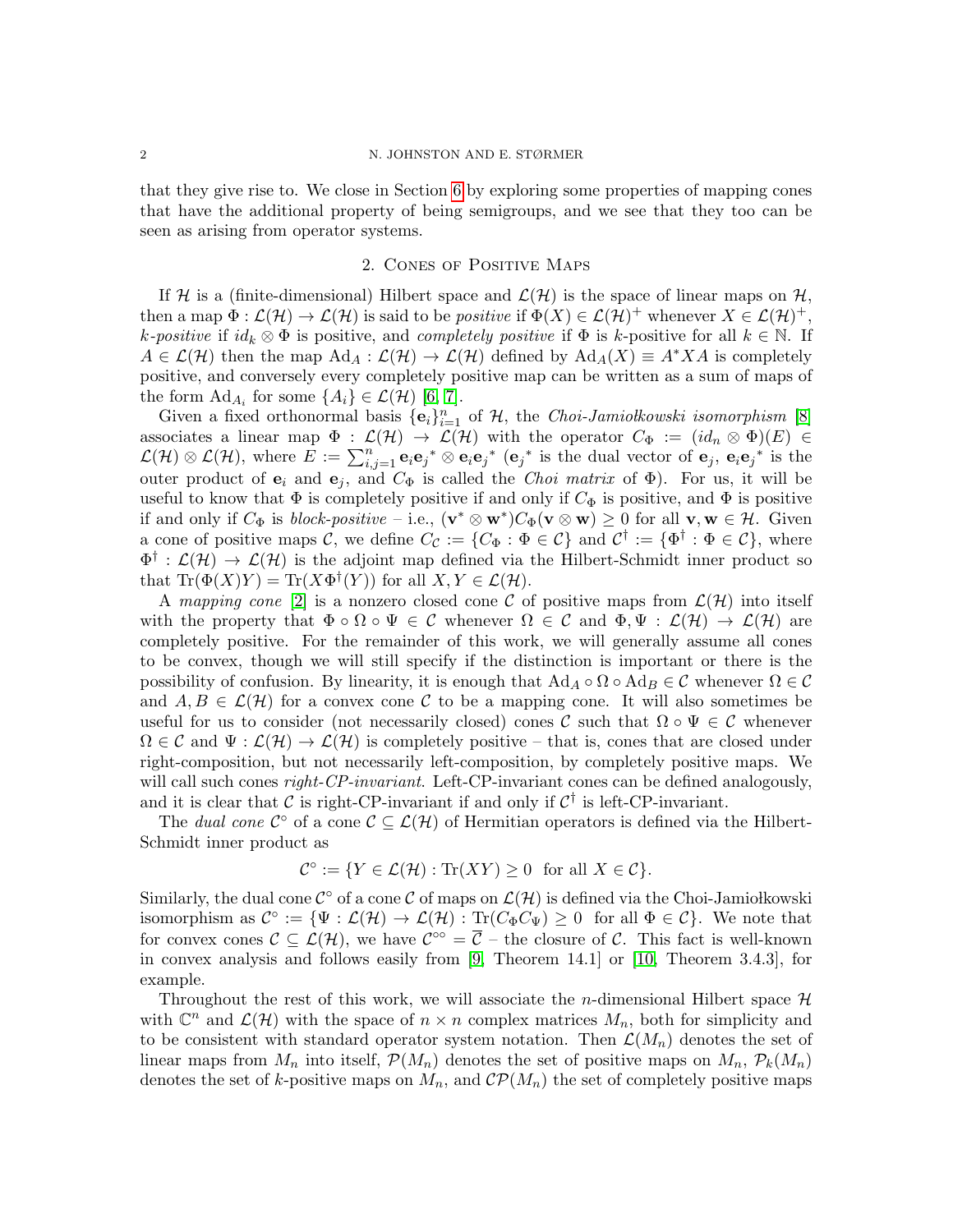on  $M_n$ . We let  $P_n \subseteq M_n \otimes M_n$  denote the cone of block-positive operators, and  $S_n := P_n^{\circ}$ is the cone of separable operators  $[1]$  – operators  $X \in M_n \otimes M_n$  that can be written in the form

$$
X = \sum_{i} Y_i \otimes Z_i \text{ for positive semidefinite } \{Y_i\}, \{Z_i\} \in M_n.
$$

Associated to the cone of separable operators via the Choi-Jamiołkowski isomorphism is the cone of superpositive maps  $\mathcal{S}(M_n)$  (sometimes called *entanglement-breaking maps* [\[11\]](#page-11-10)). Similarly, the cone of  $k$ -superpositive maps is the dual cone of the cone of  $k$ -positive maps:  $\mathcal{S}_k(M_n) := \mathcal{P}_k(M_n)^\circ.$ 

We close this section with a simple lemma (which also appeared as [\[12,](#page-11-11) Lemma 3] with a different proof) that allows us to relate the Choi matrices of  $\Phi$  and  $\Phi^{\dagger}$ . Note that in the particularly important case  $\Phi = \text{Ad}_A$ , the lemma says that  $(id_n \otimes \text{Ad}_A)(E) =$  $(\mathrm{Ad}_{AT}\otimes id_n)(E)$ , where T denotes the transpose map.

<span id="page-2-1"></span>**Lemma 1.** Let  $\Phi : M_n \to M_n$ . Then  $(id_n \otimes \Phi)(E) = ((T \circ \Phi^{\dagger} \circ T) \otimes id_n)(E)$ .

*Proof.* Throughout this proof, by a vectorization  $\text{vec}(X)$  of a matrix X, we mean the vector in  $\mathbb{C}^n \otimes \mathbb{C}^n \cong \mathbb{C}^{n^2}$  obtained from  $X \in M_n$  by stacking the columns of X on top of each other, starting with the leftmost column. Use the singular value decomposition to write  $C_{\Phi} = \sum_{i} \mathbf{v}_{i} \mathbf{w}_{i}^{*}$ . It is easily verified that for any  $X \in M_{n}$ ,  $\text{vec}(X^{T}) = F \text{vec}(X)$ , where F is the "swap" or "flip" operator that acts on elementary tensors as  $F(\mathbf{a} \otimes \mathbf{b}) = \mathbf{b} \otimes \mathbf{a}$ . The result follows from recalling (see [\[7\]](#page-11-6) or [\[13,](#page-11-12) Proposition 6.2], for example) that we can write  $\Phi(X) = \sum_i A_i X B_i^*$  and  $\Phi^{\dagger}(Y) = \sum_i B_i^* Y A_i$ , where  $\text{vec}(A_i) = \mathbf{v}_i$  and  $\text{vec}(B_i) = \mathbf{w}_i$ .

# 3. OPERATOR SYSTEMS ON  $M_n$

<span id="page-2-0"></span>An (abstract) operator system on  $M_n$  is a family of convex cones  ${C_m}_{m=1}^{\infty} \subseteq M_m \otimes M_n$ that satisfy the following two properties:

- $C_1 = M_n^+$ , the cone of positive semidefinite elements of  $M_n$ ; and
- for each  $m_1, m_2 \in \mathbb{N}$  and  $A \in M_{m_1,m_2}$  we have  $(Ad_A \otimes id_n)(C_{m_1}) \subseteq C_{m_2}$ .

Abstract operator systems can be defined more generally as matrix ordered ∗-vector spaces on any Archimedean \*-ordered vector space V, but the above definition with  $V = M_n$  is much simpler and suited to our particular needs. The interested reader is directed to [\[14,](#page-11-13) Chapter 13] for a more thorough treatment of general abstract operator systems. The fact that matrix ordered ∗-vector spaces can be thought of as operator systems follows from the work of Choi and Effros [\[15\]](#page-11-14).

Remark 2. Abstract operator systems typically are defined with two additional requirements that we have not mentioned:

- $C_m \cap -C_m = \{0\}$  for each  $m \in \mathbb{N}$ ; and
- for every  $m \in \mathbb{N}$  and  $X = X^* \in M_m \otimes M_n$ , there exists  $r > 0$  such that  $rI + X \in C_m$ .

Both of these conditions follow for free from the fact that, in our setting,  $C_1 = M_n^+$ .

To see that the first property holds, notice that  $C_1 \cap -C_1 = \{0\}$ , and suppose that  $X \in C_m \cap -C_m$  for some  $m \geq 2$ . Then  $(Ad_A \otimes id_n)(X) \in C_1 \cap -C_1$  for any  $A \in M_{m,1}$ . Because  $C_1 \cap -C_1 = \{0\}$ , it follows that  $(\mathbf{v}^* \otimes \mathbf{w}^*)X(\mathbf{v} \otimes \mathbf{w}) = 0$  for all  $\mathbf{v} \in \mathbb{C}^m$ ,  $\mathbf{w} \in \mathbb{C}^n$ . It follows (via [\[16,](#page-11-15) Lemma 2.1], for example) that  $X = 0$ , so  $C_m \cap -C_m = \{0\}$  for all  $m \in \mathbb{N}$ .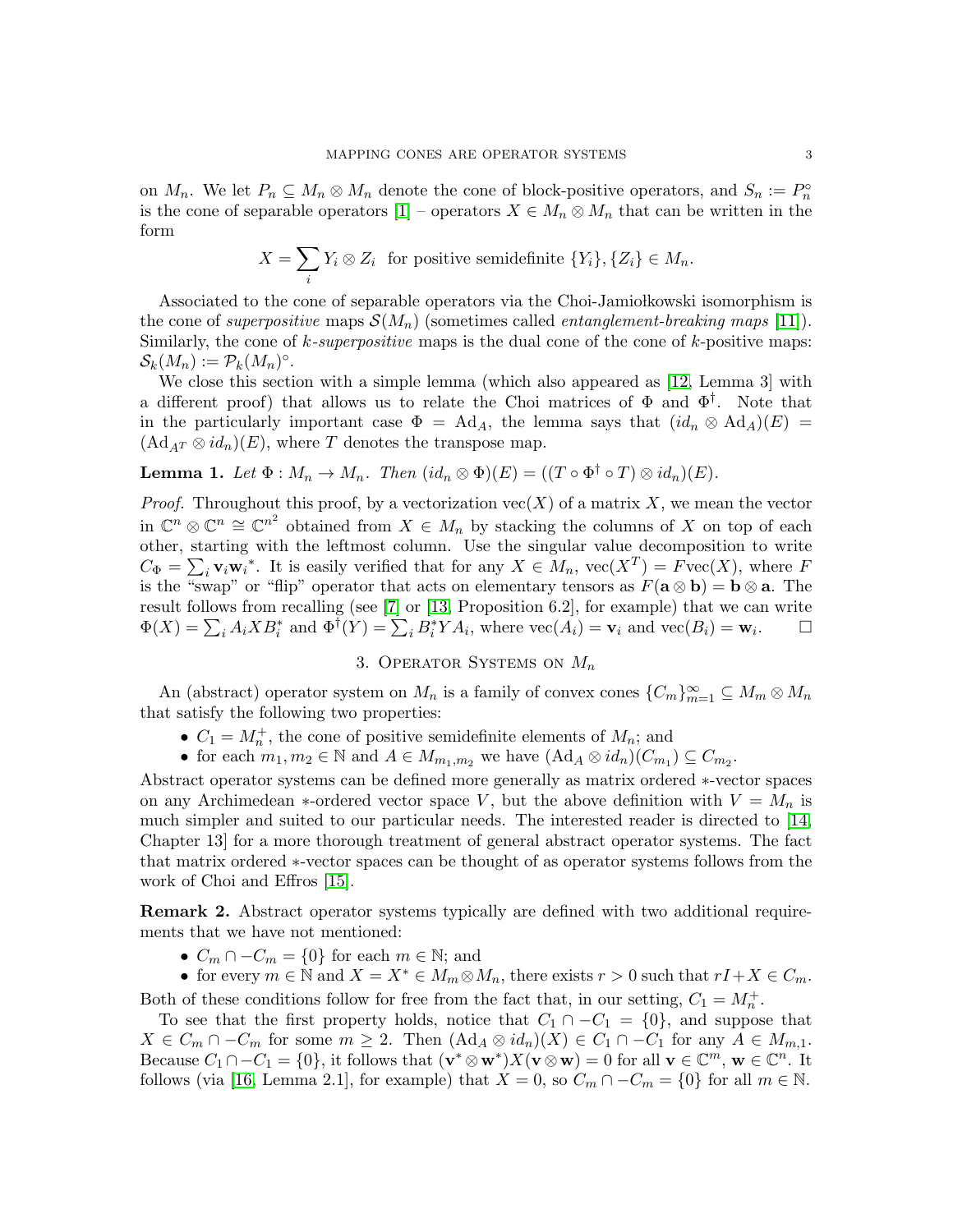The second property holds because the smallest family of cones on  $M_n$  such that  $(\mathrm{Ad}_A \otimes$  $id_n(C_{m_1}) \subseteq \overline{C}_{m_2}$  for all  $m_1, m_2 \in \mathbb{N}$  are the cones of separable operators in  $M_m \otimes M_n$  [\[5,](#page-11-4) Theorem 5. It is well-known that there always exists  $r > 0$  such that  $rI + X$  is separable [\[17\]](#page-11-16), so the same r ensures that  $rI + X \in C_m$ .

One particularly important operator system is the one constructed by associating  $M_m \otimes$  $M_n$  with  $M_{mn}$  in the natural way and letting  $C_m \subseteq M_m \otimes M_n$  be the cones of positive semidefinite operators. We will denote this operator system simply by  $M_n$ , and it will be clear from context whether we mean the operator system  $M_n$  or simply the set  $M_n$  without regard to any family of cones. Other operator systems on  $M_n$  will be denoted like  $O(M_n)$ in order to avoid confusion with the operator system  $M_n$  itself.

If  $O_1(M_n)$  and  $O_2(M_n)$  are two operator systems defined by the cones  ${C_m}_{m=1}^{\infty}$  and  ${D_m}_{m=1}^{\infty}$  respectively, then a map  $\Phi : M_n \to M_n$  is said to be completely positive from  $O_1(M_n)$  to  $O_2(M_n)$  if  $(id_m \otimes \Phi)(C_m) \subseteq D_m$  for all  $m \in \mathbb{N}$ . The set of maps that are completely positive from  $O_1(M_n)$  to  $O_2(M_n)$  is denoted by  $\mathcal{CP}(O_1(M_n), O_2(M_n))$ , or simply  $\mathcal{CP}(O(M_n))$  if the target operator system equals the source operator system. It will often be useful for us to consider operator systems with the additional property that  $(id_m \otimes \text{Ad}_B)(C_m) \subseteq C_m$  for each  $m \in \mathbb{N}$  and  $B \in M_n$  – a property that is equivalent to the fact  $\mathcal{CP}(M_n) \subseteq \mathcal{CP}(O(M_n))$ . We will call operator systems with this property superhomogeneous.

We now present a result that shows that operator systems on  $M_n$  are in fact characterized completely by their  $n^{th}$  cone. That is, there is a unique way to construct an operator system given an appropriate cone  $C_n \subseteq M_n \otimes M_n$ .

<span id="page-3-0"></span>**Proposition 3.** Let  $C_n \subseteq M_n \otimes M_n$  be a convex cone such that  $S_n \subseteq C_n \subseteq P_n$  and  $(\text{Ad}_A \otimes id_n)(C_n) \subseteq C_n$  for all  $A \in M_n$ . Then there exists a unique family of cones  $\{C_m\}_{m \neq n}$ such that  ${C_m}_{m=1}^{\infty}$  defines an operator system on  $M_n$ , given by

$$
C_m := \big\{ \sum_i (Ad_{A_i} \otimes id_n)(X) : A_i \in M_{n,m} \,\,\forall \, i, X \in C_n \big\}.
$$

Furthermore, the operator system is super-homogeneous if and only if  $(id_n \otimes \mathrm{Ad}_B)(C_n) \subseteq C_n$ for all  $B \in M_n$ .

Proof. We first prove that the family of convex cones given by the proposition do indeed define an operator system. We first show that  $(\mathrm{Ad}_B\otimes id_n)(Y)\in C_{m_2}$  for any  $m_1, m_2\in \mathbb{N}$ ,  $Y \in C_{m_1}$ , and  $B \in M_{m_1,m_2}$ . This is true from the definition of  $C_m$  if  $m_1 = n$ . If  $m_1 \neq n$  then write  $Y = \sum_i (Ad_{A_i} \otimes id_n)(X)$  for some  $X \in C_n$  and  $\{A_i\} \subset M_{n,m_1}$ . Then  $A_i B \in M_{n,m_2}$ for all  $i$ , so

$$
(\mathrm{Ad}_B\otimes id_n)(Y)=\sum_i (\mathrm{Ad}_{A_iB}\otimes id_n)(X)\in C_{m_2}.
$$

We now show that  $C_1 = M_n^+$ . For any  $\mathbf{v} \in \mathbb{C}^n$ , note that  $\mathbf{v} \mathbf{v}^* \otimes X \in S_n$  if and only if  $X \in M_n^+$ , and similarly  $\mathbf{vv}^* \otimes X \in P_n$  if and only if  $X \in M_n^+$ . It follows that  $\mathbf{vv}^* \otimes X \in C_n$ if and only if  $X \in M_n^+$ . Then  $C_1 \supseteq \{(Ad_A \otimes id_n)(\mathbf{vv}^* \otimes X) : A \in M_{n,1}, X \in M_n^+\} = M_n^+$ , where we have identified  $\mathbb{R}_+ \otimes M_n^+$  with  $M_n^+$ . The opposite inclusion follows simply from noting that if  $X \in C_1$  and  $\mathbf{v} \in \mathbb{C}^n$  then  $\mathbf{v} \mathbf{v}^* \otimes X \in C_n$ , so  $X \in M_n^+$ . It follows that  $C_1 \subseteq M_n^+$ , so  $C_1 = M_n^+$ , so the cones  $\{C_m\}_{m=1}^{\infty}$  define an operator system on  $M_n$ .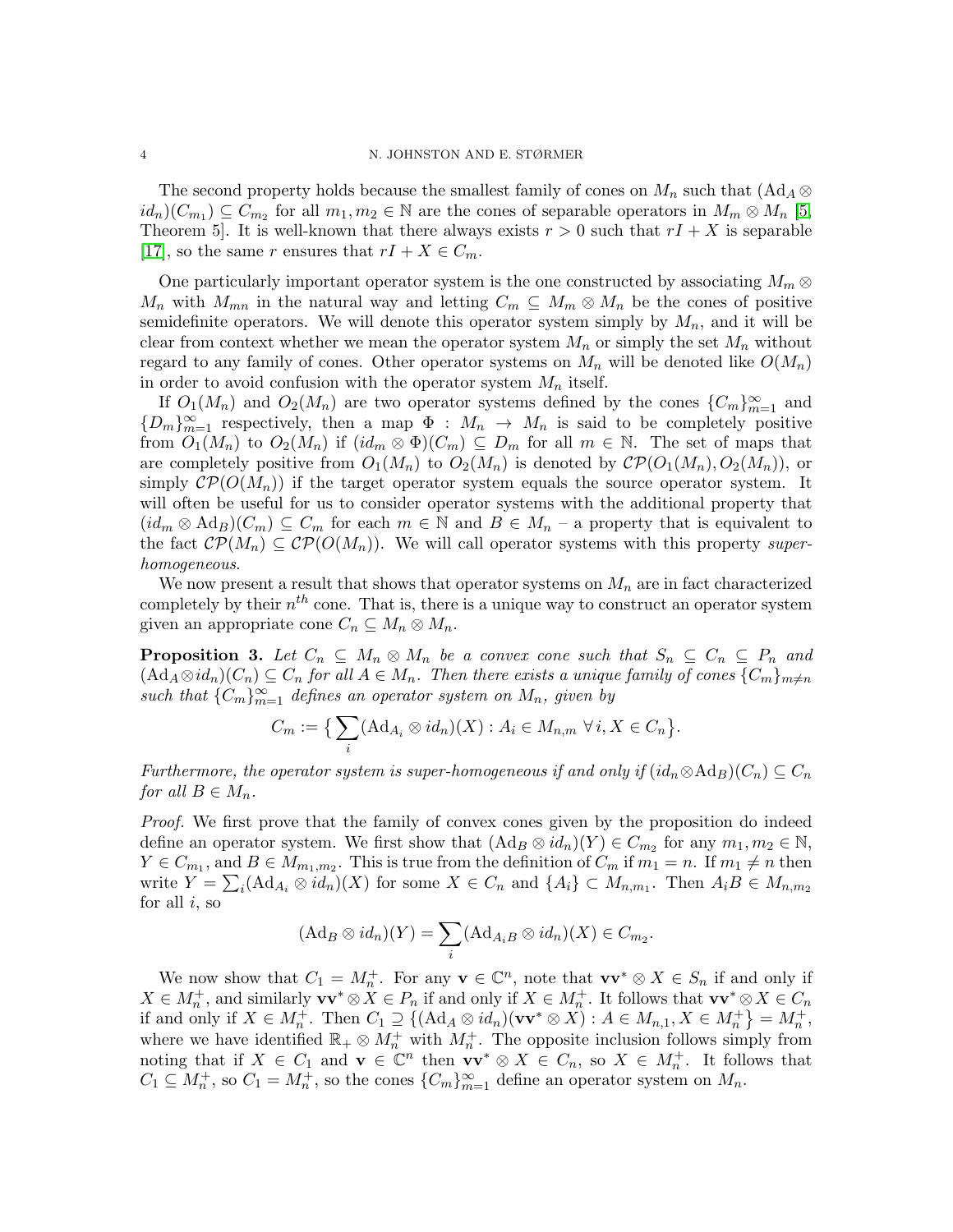To prove uniqueness, assume that there exists another family of cones  ${D_m}_{m=1}^{\infty}$  that define an operator system, such that  $D_n = C_n$ . It is clear that  $C_m \subseteq D_m$  for all  $m \in \mathbb{N}$ , so we only need to prove the other inclusion. If  $m \leq n$ , let  $X \in D_m$  and let  $V : \mathbb{C}^m \to \mathbb{C}^n$ be an isometry (i.e.,  $V^*V = I$ ). Then  $Y := (Ad_{V^*} \otimes id_n)(X) \in D_n = C_n$ , so  $X =$  $(\mathrm{Ad}_V \otimes id_n)(Y) \in C_m$ . Thus  $D_m \subseteq C_m$ , so  $D_m = C_m$  for  $m \leq n$ . If  $m > n$  then we recall from [\[4,](#page-11-3) Section 2.3] the k-super minimal and k-super maximal operator system structures. In particular, it was shown that if two operator systems on  $M_n$ , defined by cones  ${C_m}_{m=1}^{\infty}$ and  ${D_m}_{m=1}^{\infty}$  respectively, are such that  $C_m = D_m$  for  $1 \le m \le n$ , then  $C_m = D_m$  for all  $m \in \mathbb{N}$ . See also [\[5,](#page-11-4) Section 4].

The "only if" direction of the final claim is trivial from the definition of super-homogeneity, and the "if" direction follows easily from the fact that  $(Ad_A \otimes id_n)$  and  $(id_m \otimes Ad_B)$  commute. This completes the proof.  $\Box$ 

We close this section with a result that shows that to determine complete positivity of a map from one operator system on  $M_n$  to another, it is enough to look at the action of that map on the  $n^{th}$  cone of the operator systems.

<span id="page-4-1"></span>**Corollary 4.** Let  $\Phi : M_n \to M_n$  and let  $O_1(M_n)$  and  $O_2(M_n)$  be operator systems defined by families of cones  ${C_m}_{m=1}^{\infty}$  and  ${D_m}_{m=1}^{\infty}$ , respectively. Then  $\Phi \in \mathcal{CP}(O_1(M_n), O_2(M_n))$ if and only if  $(id_n \otimes \Phi)(C_n) \subseteq D_n$ .

*Proof.* The "only if" implication follows trivially from the definition of  $\mathcal{CP}(O_1(M_n), O_2(M_n))$ . For the "if" implication, suppose  $(id_n \otimes \Phi)(C_n) \subseteq D_n$ . Fixing  $m \in \mathbb{N}$  arbitrarily and applying  $\sum_i \text{Ad}_{A_i} \otimes id_n$  for  $\{A_i\} \in M_{n,m}$  to both sides then gives

$$
(id_m \otimes \Phi)(C_m) = \bigcup_{\{A_i\} \in M_{n,m}} \left\{ \sum_i (Ad_{A_i} \otimes \Phi)(C_n) \right\}
$$

$$
\subseteq \bigcup_{\{A_i\} \in M_{n,m}} \left\{ \sum_i (Ad_{A_i} \otimes id_n)(D_n) \right\}
$$

$$
= D_m,
$$

where both of the above equalities follow from the form of the cones  ${C_m}_{m=1}^{\infty}$  and  ${D_m}_{m=1}^{\infty}$ guaranteed by Proposition [3.](#page-3-0) It follows that  $\Phi \in \mathcal{CP}(O_1(M_n), O_2(M_n))$ , completing the  $\Box$ 

#### 4. Right-CP-Invariant Cones as Operator Systems

<span id="page-4-0"></span>In this section we establish a link between right-CP-invariant cones and operator systems. Our first result is in the same vein as some known results on mapping cones such as [\[18,](#page-11-17) Theorem 1] and [\[19,](#page-11-18) Theorem 1]. Here we prove an analogous statement for cones that are just right-CP-invariant.

<span id="page-4-2"></span>**Proposition 5.** Let  $\mathcal{C} \subseteq \mathcal{L}(M_n)$  be a right-CP-invariant cone. Then  $\Psi^{\dagger} \circ \Phi \in \mathcal{CP}(M_n)$  for all  $\Phi \in \mathcal{C}$  if and only if  $\Psi \in \mathcal{C}^{\circ}$ .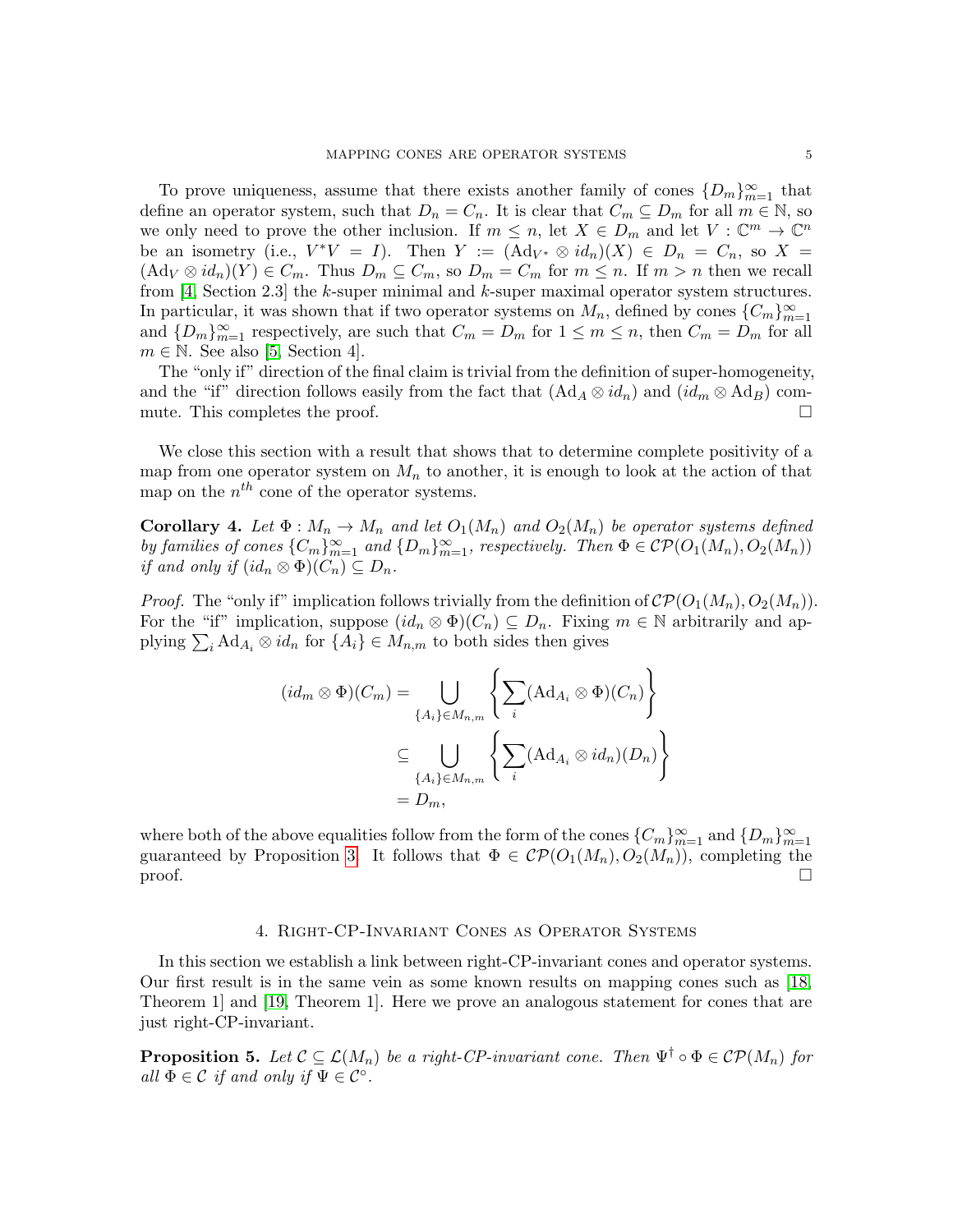*Proof.* To prove the "only if" implication, suppose  $\Psi \in \mathcal{L}(M_n)$  and  $\Psi^{\dagger} \circ \Phi \in \mathcal{CP}(M_n)$  for all  $\Phi \in \mathcal{C}$ . Then  $C_{\Psi^{\dagger} \circ \Phi} \in (M_n \otimes M_n)^+$  so

$$
0 \leq \text{Tr}(EC_{\Psi^{\dagger} \circ \Phi}) = \text{Tr}(E(id_n \otimes (\Psi^{\dagger} \circ \Phi))(E))
$$
  
= 
$$
\text{Tr}((id_n \otimes \Psi)(E)(id_n \otimes \Phi)(E)) = \text{Tr}(C_{\Psi}C_{\Phi}) \quad \forall \Phi \in \mathcal{C},
$$

where we recall that  $E := \sum_{i,j=1}^n \mathbf{e}_i \mathbf{e}_j^* \otimes \mathbf{e}_i \mathbf{e}_j^*$ . It follows that  $\Psi \in \mathcal{C}^{\circ}$ . It is perhaps worth noting that the proof of this implication did not make use of right-CP-invariance of  $\mathcal{C}$ .

To see why the "if" implication holds, assume  $\Psi \in \mathcal{C}^{\circ}$ . Then, because  $\mathcal{C}$  is right-CPinvariant, it follows that for any  $\Phi \in \mathcal{C}$  and  $\Omega \in \mathcal{CP}(M_n)$  we have  $\Phi \circ \Omega \in \mathcal{C}$  so

$$
0 \leq \text{Tr}(C_{\Psi}C_{\Phi\circ\Omega}) = \text{Tr}((id_n \otimes \Psi)(E)(id_n \otimes (\Phi \circ \Omega))(E))
$$
  
= 
$$
\text{Tr}((id_n \otimes (\Phi^{\dagger} \circ \Psi))(E)(id_n \otimes \Omega)(E)) = \text{Tr}(C_{\Phi^{\dagger} \circ \Psi}C_{\Omega}).
$$

It follows via the Choi-Jamiołkowski isomorphism that  $C_{\Phi^{\dagger}\circ\Psi} \in (M_n \otimes M_n)^+$ , so  $\Phi^{\dagger} \circ \Psi \in$  $\mathcal{CP}(M_n)$ . Then  $(\Phi^{\dagger} \circ \Psi)^{\dagger} = \Psi^{\dagger} \circ \Phi \in \mathcal{CP}(M_n)$ , completing the proof.

It is not difficult to verify that if  $O(M_n)$  is any operator system, then  $CP(M_n, O(M_n))$ is a right-CP-invariant cone. Similarly,  $CP(O(M_n), M_n)$  is easily seen to be a closed left-CP-invariant cone. The main result of this section shows that these properties actually characterize the possible cones of completely positive maps to and from  $M_n$ , and furthermore that these cones uniquely determine  $O(M_n)$ .

Recall that  $\mathcal{P}(M_n)$  denotes the cone of positive maps on  $M_n$ ,  $\mathcal{S}(M_n)$  denotes the cone of superpositive maps on  $M_n$ , and  $C_{\mathcal{C}}$  denotes the cone of Choi matrices of maps from the cone C.

<span id="page-5-1"></span>**Theorem 6.** Let  $\mathcal{C} \subseteq \mathcal{L}(M_n)$  be a convex cone. The following are equivalent:

- (1) C is right-CP-invariant with  $\mathcal{S}(M_n) \subseteq \mathcal{C} \subseteq \mathcal{P}(M_n)$ .
- (2) There exists an operator system  $O_1(M_n)$ , defined by cones  ${C_m}_{m=1}^{\infty}$ , such that  $C_{\mathcal{C}}=C_n$ .
- (3) There exists an operator system  $O_2(M_n)$  such that  $C = \mathcal{CP}(M_n, O_2(M_n))$ .
- (4) There exists an operator system  $O_3(M_n)$  such that  $(C^{\circ})^{\dagger} = \mathcal{CP}(O_3(M_n), M_n)$ .

Furthermore,  $O_1(M_n) = O_2(M_n)$  and is uniquely determined by C, and  $O_3(M_n)$  is uniquely determined by  $\overline{\mathcal{C}}$  and can be chosen so that  $O_3(M_n) = O_1(M_n)$ .

*Proof.* We prove the result by showing that  $(1) \Leftrightarrow (2), (2) \Leftrightarrow (3),$  and  $(2) \Leftrightarrow (4)$ .

To see that  $(1) \Rightarrow (2)$ , define  $C_n := C_{\mathcal{C}}$ . If  $A \in M_n$  and  $\Phi \in \mathcal{C}$  then

<span id="page-5-0"></span>(1) 
$$
(\mathrm{Ad}_A \otimes id_n)(C_{\Phi}) = (\mathrm{Ad}_A \otimes \Phi)(E) = (id_n \otimes (\Phi \circ \mathrm{Ad}_{A^T}))(E) \in C_n,
$$

where the second equality comes from Lemma [1](#page-2-1) and the inclusion comes from the fact that C is right-CP-invariant, so  $\Phi \circ \text{Ad}_{AT} \in \mathcal{C}$ . The implication  $(1) \Rightarrow (2)$  and uniqueness of  $O_1$ then follow from Proposition [3.](#page-3-0) The reverse implication  $(2) \Rightarrow (1)$  also follows from the string of equalities [\(1\)](#page-5-0), but this time we use the fact that  $C_n$  is a cone defining an operator system to get the inclusion. The fact that  $\mathcal{S}(M_n) \subseteq \mathcal{C} \subseteq \mathcal{P}(M_n)$  follows from the fact that for the minimal operator system on  $M_n$ ,  $C_n$  is the cone of block-positive operators and for the maximal operator system on  $M_n$ ,  $C_n$  is the cone of separable operators [\[5,](#page-11-4) Theorem 5].

To see that  $(2) \Rightarrow (3)$ , let  $O_2(M_n) = O_1(M_n)$ . We then have to show that if  $C_c = C_n$ , then  $C = \mathcal{CP}(M_n, O_1(M_n))$ . We already showed that  $(2) \Rightarrow (1)$ , so we know that C is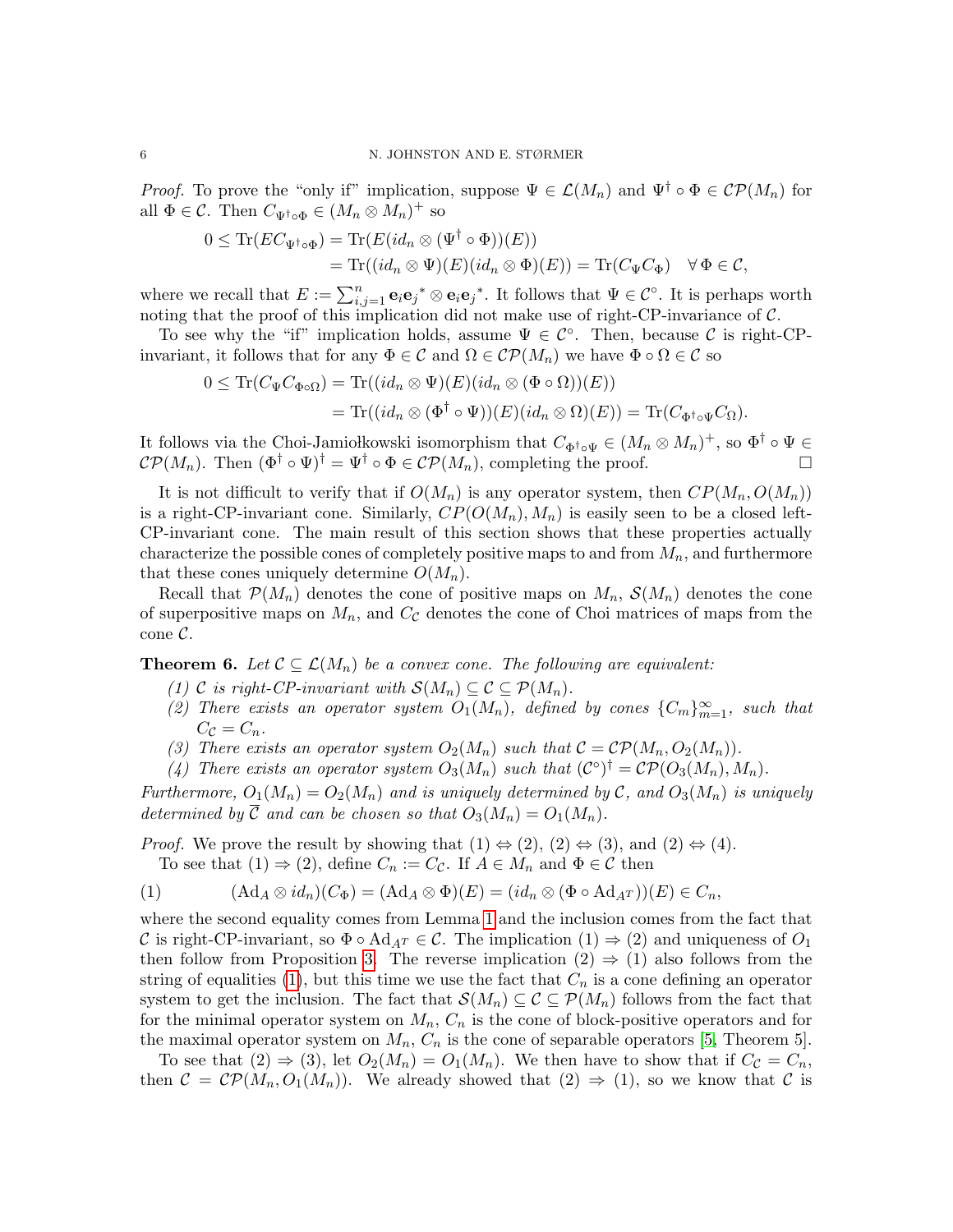right-CP-invariant. So if  $\Phi \in \mathcal{C}$  then for any  $X \in (M_n \otimes M_n)^+$  there exists  $\Psi \in \mathcal{CP}(M_n)$ such that

$$
(id_n \otimes \Phi)(X) = (id_n \otimes (\Phi \circ \Psi))(E) \in C_n,
$$

where the inclusion comes from  $\mathcal C$  being right CP-invariant. It follows via Corollary [4](#page-4-1) that  $\Phi \in \mathcal{CP}(M_n, O_1(M_n))$ , so  $\mathcal{C} \subseteq \mathcal{CP}(M_n, O_1(M_n))$ . To see the opposite inclusion, simply note that if  $\Phi \in \mathcal{CP}(M_n, O_1(M_n))$  then, because  $E \in (M_n \otimes M_n)^+$ , we have  $C_{\Phi} = (id_n \otimes \Phi)(E) \in$  $C_n = C_{\mathcal{C}}$ , so  $\Phi \in \mathcal{C}$ . It follows that  $\mathcal{C} = \mathcal{CP}(M_n, O_1(M_n)).$ 

To establish uniqueness of  $O_2$  (and simultaneously prove  $(3) \Rightarrow (2)$ ), suppose that the cones  ${D_m}_{m=1}^{\infty}$  define an operator system  $O_2(M_n)$  such that  $C = \mathcal{CP}(M_n, O_2(M_n))$ . Because  $E \in (M_n \otimes M_n)^+$ , we again have that  $(id_n \otimes \Phi)(E) \in D_n$  for any  $\Phi \in \mathcal{C}$ , so  $C_{\mathcal{C}} \subseteq D_n$ . On the other hand by the equivalence of (1) and (2),  $D_n = C_{\mathcal{C}'}$  for some right-CP-invariant cone C'. If  $\Phi \in \mathcal{C}'$  then for any  $X \in (M_n \otimes M_n)^+$  there exists  $\Psi \in \mathcal{CP}(M_n)$  such that

$$
(id_n \otimes \Phi)(X) = (id_n \otimes (\Phi \circ \Psi))(E) \in D_n,
$$

where the inclusion comes from  $\mathcal{C}'$  being right CP-invariant. It follows via Corollary [4](#page-4-1) that  $\mathcal{C}' \subseteq \mathcal{CP}(M_n, O_2(M_n))$ . Then  $\mathcal{C} \subseteq \mathcal{C}' \subseteq \mathcal{CP}(M_n, O_2(M_n)) = \mathcal{C}$ , so  $\mathcal{C} = \mathcal{C}'$  and hence  $C_n = D_n$ . Uniqueness now follows from Proposition [3.](#page-3-0)

The proof that  $(2) \Leftrightarrow (4)$  mimics the proof that  $(2) \Leftrightarrow (3)$  and makes use of the fact that  $\Psi^{\dagger} \circ \Phi \in \mathcal{CP}(M_n)$  for all  $\Phi \in \mathcal{C}$  if and only if  $\Psi \in \mathcal{C}^{\circ}$  (Proposition [5\)](#page-4-2). To see that  $(2) \Rightarrow (4)$ , let  $O_3(M_n) = O_1(M_n)$ . Then for any  $\Psi \in C^{\circ}$  and  $\Phi \in C$  we have  $\Psi^{\dagger} \circ \Phi \in C\mathcal{P}(M_n)$ , so  $C_{\Psi^{\dagger}\circ\Phi}\in (M_n\otimes M_n)^+$ . It follows that  $(id_n\otimes \Psi^{\dagger})(C_n)\subseteq (M_n\otimes M_n)^+$ . Corollary [4](#page-4-1) implies that  $\Psi^{\dagger} \in \mathcal{CP}(O_3(M_n), M_n)$ , so  $(\mathcal{C}^{\circ})^{\dagger} \subseteq \mathcal{CP}(O_3(M_n), M_n)$ . The opposite inclusion follows by simply reversing this argument.

Uniqueness of  $O_3$  (up to closure) and the implication  $(4) \Rightarrow (2)$  follow similarly by the fact that  $\Psi^{\dagger} \in \mathcal{CP}(O_{\mathcal{C}}(M_n), M_n)$  if and only if  $\Psi^{\dagger} \circ \Phi \in \mathcal{CP}(M_n)$  for all  $\Phi \in \mathcal{C}$  if and only if  $\Psi \in \mathcal{C}^{\circ}$ , where  $O_{\mathcal{C}}(M_n)$  is an operator system with its  $n^{th}$  cone  $C_n := C_{\mathcal{C}}$ .

The equivalence of conditions (1) and (2) in Theorem [6](#page-5-1) can be seen as providing a bijection between right-CP-invariant cones and operator systems on  $M_n$ . Given an operator system  $O(M_n)$  defined by cones  ${C_m}_{m=1}^{\infty}$ , the associated right-CP-invariant cone is given via the maps associated to  $C_n$  via the Choi-Jamiołkowski isomorphism. In the other direction, given a right-CP-invariant cone, the associated operator system gets its  $n^{th}$  cone from the Choi-Jamio kowski isomorphism and then gets its remaining cones via the construction given in Proposition [3.](#page-3-0)

#### 5. Mapping Cones as Operator Systems

<span id="page-6-0"></span>Before introducing the main results of this section, we present a lemma that shows that the largest cone of completely positive maps between any two operator systems on  $M_n$  is the cone of positive maps – a result that follows from recent work on minimal and maximal operator systems [\[3,](#page-11-2) [5\]](#page-11-4).

<span id="page-6-1"></span>**Lemma 7.** Let  $O_1(M_n)$  and  $O_2(M_n)$  be operator systems. Then  $\mathcal{CP}(O_1(M_n), O_2(M_n)) \subseteq$  $\mathcal{P}(M_n)$ .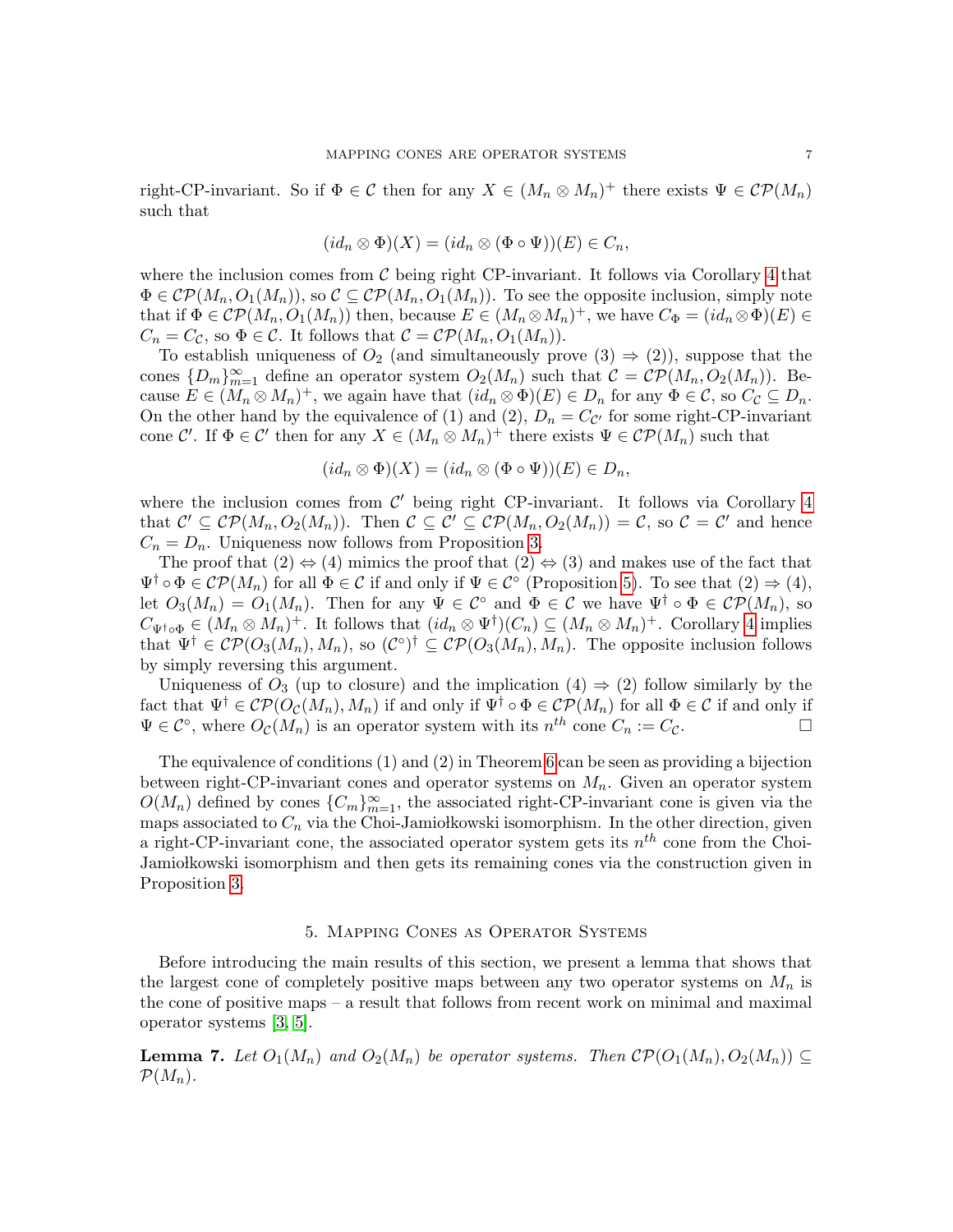*Proof.* Let  $O_1(M_n)$  and  $O_2(M_n)$  be defined by the families of cones  ${C_m}_{m=1}^{\infty}$  and  ${D_m}_{m=1}^{\infty}$ , respectively. Let  $\Phi \in \mathcal{L}(M_n)$  be such that  $\Phi \notin \mathcal{P}(M_n)$ . Because the smallest family of cones defining an operator system on  $M_n$  are the separable operators and the largest such family of cones are the block-positive operators [\[5,](#page-11-4) Theorem 5], we know that  $I \otimes X \in C_n$  for all  $X \in M_n^+$  and  $D_n \subseteq P_n$ . Because  $\Phi \notin \mathcal{P}(M_n)$ , there exists a particular  $X \in M_n^+$  such that  $\Phi(X) \notin M_n^+$ . It is then easily verified that  $I \otimes \Phi(X) \notin P_n$ , so  $(id_n \otimes \Phi)(I \otimes X) \notin D_n$ . It follows that  $\Phi \notin \mathcal{CP}(O_1(M_n), O_2(M_n))$ , so  $\mathcal{CP}(O_1(M_n), O_2(M_n)) \subseteq \mathcal{P}(M_n)$ .

The following result shows how the bijection inroduced by Theorem [6](#page-5-1) works when the right-CP-invariant cone is in fact a mapping cone – in this situation the associated operator system is super-homogeneous.

<span id="page-7-0"></span>**Corollary 8.** Let  $C \subseteq \mathcal{L}(M_n)$  be a closed, convex cone. The following are equivalent:

- $(1)$  C is a mapping cone.
- (2) There exists a super-homogeneous operator system  $O_1(M_n)$ , defined by cones  ${C_m}_{m=1}^{\infty}$ , such that  $C_c = C_n$ .
- (3) There exists a super-homogeneous operator system  $O_2(M_n)$  such that  $\mathcal{C} = \mathcal{C} \mathcal{P}(M_n, O_2(M_n)).$
- (4) There exists a super-homogeneous operator system  $O_3(M_n)$  such that  $(\mathcal{C}^{\circ})^{\dagger} = \mathcal{CP}(O_3(M_n), M_n).$
- (5) There exist super-homogeneous operator systems  $O_4(M_n)$  and  $O_5(M_n)$  such that  $\mathcal{C} = \mathcal{C} \mathcal{P}(O_4(M_n), O_5(M_n)).$

Furthermore,  $O_1(M_n) = O_2(M_n) = O_3(M_n)$  and is uniquely determined by C.

*Proof.* The equivalence of  $(1)$ ,  $(2)$ ,  $(3)$ , and  $(4)$  (and uniqueness of the corresponding operator systems) follows immediately from the corresponding statements of Theorem [6](#page-5-1) and the fact that C is left-CP-invariant if and only if  $(id_n \otimes \text{Ad}_B)(C_c) \subseteq C_c$ , which then gives super-homogeneity of the corresponding operator system via Proposition [3.](#page-3-0)

Because  $M_n$  is a super-homogeneous operator system, it is clear that  $(3) \Rightarrow (5)$ . All that remains to do is prove that  $(5) \Rightarrow (1)$ . To this end, let  $O_4(M_n)$  and  $O_5(M_n)$  be super-homogeneous operator systems defined by families of cones  ${C_m}_{m=1}^{\infty}$  and  ${D_m}_{m=1}^{\infty}$ , respectively. By the equivalence of conditions (1) and (2), we know that there exist mapping cones C' and C'' such that  $C_{\mathcal{C}'} = C_n$  and  $C_{\mathcal{C}''} = D_n$ . By Corollary [4,](#page-4-1)  $(id_n \otimes \Phi)(C_n) \subseteq D_n$ if and only if  $\Phi \in \mathcal{CP}(O_4(M_n), O_5(M_n))$ , so it follows that  $\Phi \circ \Psi \in \mathcal{C}''$  for all  $\Psi \in \mathcal{C}'$  if and only if  $\Phi \in \mathcal{CP}(O_4(M_n), O_5(M_n))$ . Right-CP-invariance of  $\mathcal{CP}(O_4(M_n), O_5(M_n))$  now follows from left-CP-invariance of  $\mathcal{C}'$  and left-CP-invariance of  $\mathcal{CP}(O_4(M_n), O_5(M_n))$  follows from left-CP-invariance of  $\mathcal{C}''$ . The fact that  $\mathcal{CP}(O_4(M_n), O_5(M_n)) \subseteq \mathcal{P}(M_n)$  follows from Lemma [7.](#page-6-1)  $\Box$ 

It is natural at this point to consider well-known mapping cones and ask what are the corresponding operator systems via the bijection of Corollary [8.](#page-7-0) The mapping cone of standard completely positive maps  $\mathcal{CP}(M_n)$  of course corresponds to the "naive" operator system with positive cones equal to the cones of positive semidefinite operators. It was shown in [\[3\]](#page-11-2) that  $\mathcal{S}(M_n) = \mathcal{CP}(M_n, OMAX(M_n))$ , where  $OMAX(M_n)$  is the maximal operator system structure on  $M_n$ . It follows that the operator system associated with the mapping cone  $\mathcal{S}(M_n)$  is  $OMAX(M_n)$ , and the cones that define  $OMAX(M_n)$  are exactly the cones of separable operators. It was similarly shown that  $\mathcal{S}(M_n) = \mathcal{CP}(OMIN(M_n), M_n)$ , where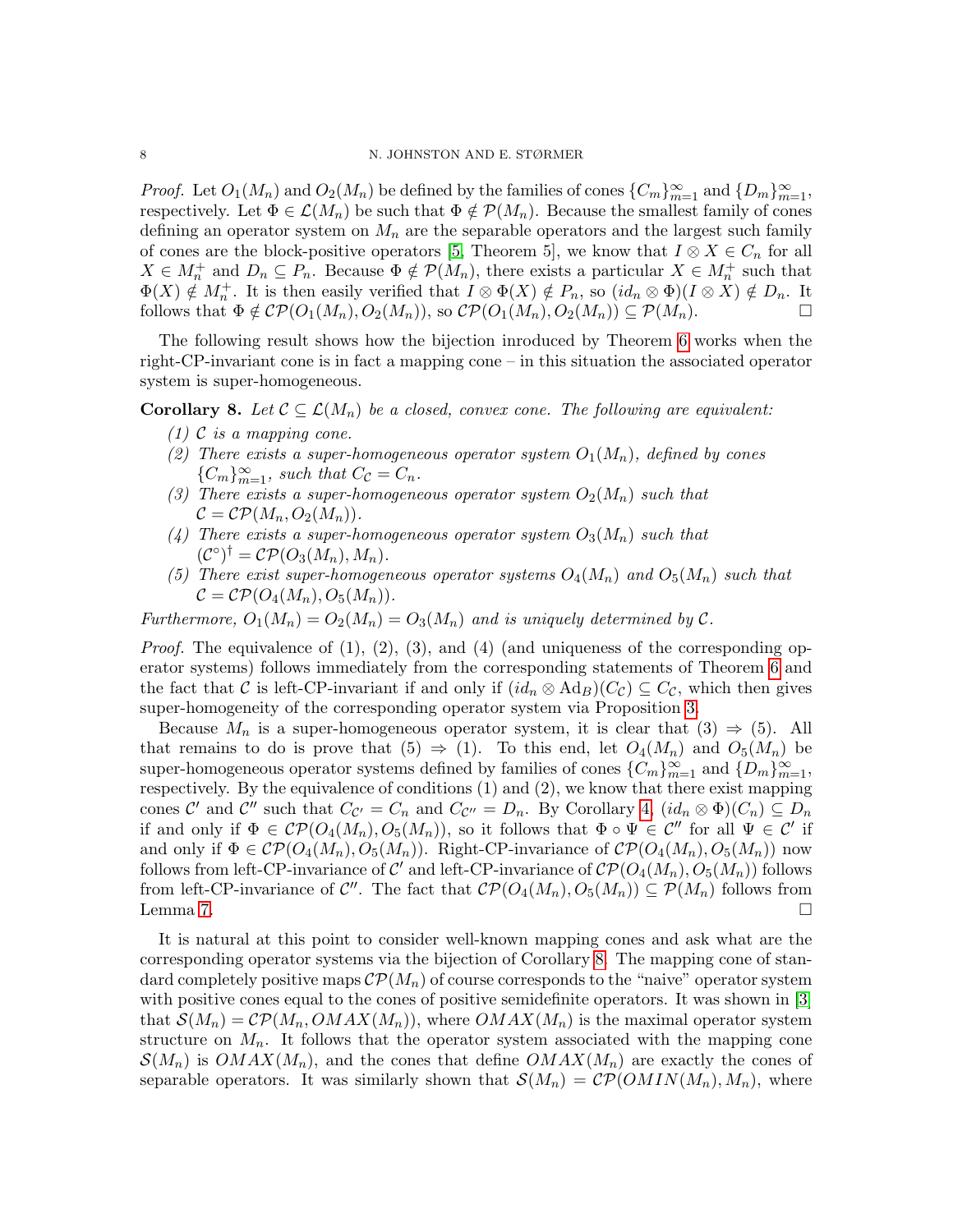$OMIN(M_n)$  is the minimal operator system structure on  $M_n$ . It follows from condition (4) of Corollary [8](#page-7-0) (and the fact that  $\mathcal{S}(M_n) = (\mathcal{P}(M_n)^{\circ})^{\dagger}$ ) that the operator system associated with the mapping cone  $\mathcal{P}(M_n)$  is  $OMIN(M_n)$ , and the cones that define  $OMIN(M_n)$  are the cones of block-positive operators.

It was shown in [\[5\]](#page-11-4) that if  $OMIN_k(M_n)$  and  $OMAX_k(M_n)$  denote the super k-minimal and super k-maximal operator systems on  $M_n$  [\[4\]](#page-11-3), respectively, then we have that  $\mathcal{P}_k(M_n)$  =  $\mathcal{CP}(M_n, OMIN_k(M_n))$  and  $\mathcal{S}_k(M_n) = \mathcal{CP}(M_n, OMAX_k(M_n))$ . Thus the operator systems associated with the mapping cones  $\mathcal{P}_k(M_n)$  and  $\mathcal{S}_k(M_n)$  are  $OMIN_k(M_n)$  and  $OMAX_k(M_n)$ , respectively. Finally, consider the mapping cone of completely co-positive maps  $\{\Phi \circ T : \Phi \in$  $\mathcal{CP}(M_n)$ . It is not difficult to see that the associated operator system is the one defined by the cones of operators with positive partial transpose – i.e., the operators  $X \in M_m \otimes M_n$ such that  $(id_m \otimes T)(X) \geq 0$ .

We close this section by considering what Corollary [8](#page-7-0) says in the case when the mapping cone C is symmetric – that is, when  $T \circ \Phi \circ T \in \mathcal{C}$  and  $\Phi^{\dagger} \in \mathcal{C}$  whenever  $\Phi \in \mathcal{C}$ . The concept of symmetric mapping cones was seen to be important in [\[12\]](#page-11-11), and it is worth noting that all of the specific mapping cones considered so far, such as the cones of  $k$ -positive and completely co-positive maps, are in fact symmetric. It will be useful for us to define a linear operator  $F \in M_n \otimes M_n$  by  $F(\mathbf{v} \otimes \mathbf{w}) = \mathbf{w} \otimes \mathbf{v}$  and extending linearly. The operator F is sometimes called the *swap* or *flip* operator, and we observe that  $F = F<sup>T</sup>$ .

**Theorem 9.** Let  $\mathcal{C} \subseteq \mathcal{L}(M_n)$  be a convex mapping cone and let  $O(M_n)$  be the operator system, defined by cones  ${C_m}_{m=1}^{\infty}$ , associated to C via the bijection of Corollary [8.](#page-7-0) Then C is symmetric if and only if  $C_n$  is closed under the transpose map and the map  $X \mapsto F X F$ .

*Proof.* The proof relies on Lemma [1](#page-2-1) which tells us that  $C_{T \circ \Phi^{\dagger} \circ T} = FC_{\Phi}F$ , and [\[19,](#page-11-18) Lemma 4] which tells us that  $C_{T \circ \Phi \circ T} = C_{\Phi}^T$ . Combining these two results shows that  $C_{\Phi^{\dagger}} = F C_{\Phi}^T F$ . It then follows immediately that  $T \circ \Phi \circ T \in \mathcal{C}$  whenever  $\Phi \in \mathcal{C}$  if and only if  $C_n$  (which equals  $C_{\mathcal{C}}$ ) is closed under the transpose map T. Similarly,  $\Phi^{\dagger} \in \mathcal{C}$  whenever  $\Phi \in \mathcal{C}$  if and only if  $C_n$  is closed under the map  $X \mapsto FX^T F$ . The result follows.

## 6. Semigroup Cones as Operator Systems

<span id="page-8-0"></span>Theorem [6](#page-5-1) and Corollary [8](#page-7-0) provide characterizations of completely positive maps to and from  $M_n$ , and completely positive maps between two different super-homogeneous operator systems on  $M_n$ . However, they say nothing about completely positive maps from a superhomogeneous operator system back into itself. Toward deriving a characterization for this situation, we will say that a cone  $\mathcal{C} \subseteq \mathcal{L}(M_n)$  is a semigroup if it is closed under composition – i.e., if  $\Phi \circ \Psi \in \mathcal{C}$  for all  $\Phi, \Psi \in \mathcal{C}$ . Notice that many of the standard examples of mapping cones, such as the  $k$ -positive maps and the  $k$ -superpositive maps, are semigroups (however, the cone of completely co-positive maps is not).

The following proposition is a generalization of the fact that  $\Phi$  is k-positive if and only if  $\Phi \circ \Psi$  is k-superpositive for all k-superpositive  $\Psi$  [\[1,](#page-11-0) Theorem 3.8]. Note that it is similar to Proposition [5,](#page-4-2) but by using the fact that  $\mathcal C$  is a semigroup instead of just right-CP-invariant or a mapping cone we are able to show that  $\Phi^{\dagger} \circ \Psi \in C^{\circ}$ , not just that  $\Phi^{\dagger} \circ \Psi \in \mathcal{CP}(M_n)$ .

<span id="page-8-1"></span>**Proposition 10.** Let  $\mathcal{C} \supseteq \mathcal{CP}(M_n)$  be a closed convex cone semigroup. Then  $\Phi \in \mathcal{C}$  if and only if  $\Phi^{\dagger} \circ \Psi \in C^{\circ}$  for all  $\Psi \in C^{\circ}$ .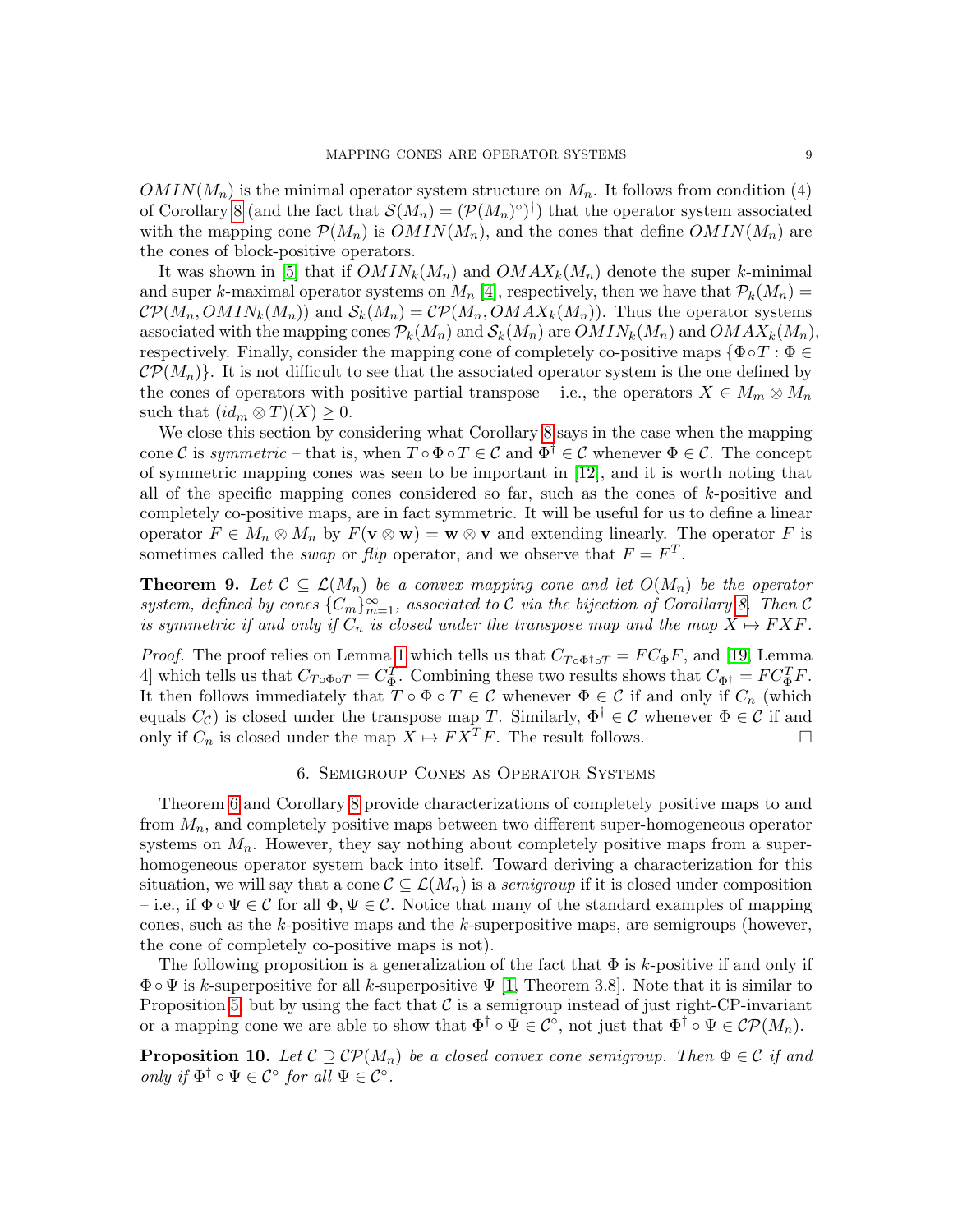*Proof.* To show the "only if" direction, it is enough to show that  $\text{Tr}(C_{\Phi^{\dagger} \circ \Psi} C_{\Omega}) \geq 0$  for all  $\Omega \in \mathcal{C}$ . To this end, simply note that

$$
\operatorname{Tr}(C_{\Phi^{\dagger} \circ \Psi} C_{\Omega}) = \operatorname{Tr}(C_{\Psi} C_{\Phi \circ \Omega}) \ge 0,
$$

where the final inequality follows from the fact that  $\Phi, \Omega \in \mathcal{C}$  so  $\Phi \circ \Omega \in \mathcal{C}$ .

To see the "if" direction, suppose  $\Phi^{\dagger} \circ \Psi \in \mathcal{C}^{\circ}$  for all  $\Psi \in \mathcal{C}^{\circ}$ . Then, because  $id_n \in$  $\mathcal{CP}(M_n) \subseteq \mathcal{C}$ , we have

$$
0 \leq \text{Tr}(C_{\Phi^{\dagger} \circ \Psi} E) = \text{Tr}(C_{\Psi} C_{\Phi}) \quad \forall \Psi \in \mathcal{C}^{\circ}.
$$

It follows that  $\Phi \in \mathcal{C}^{\infty} = \mathcal{C}$ .

If  $O(M_n)$  is an operator system defined by cones  ${C_m}_{m=1}^{\infty}$ , then the dual cones  ${C_m^{\circ}}_{m=1}^{\infty}$ define an operator system as well, which we will denote  $\tilde{O}^{\circ}(M_n)$ . For simplicity, we will only consider this operator system as a family of dual cones, in keeping with our focus throughout the preceding portion of the paper, and not the associated dual operator space structure. The interested reader is directed to [\[20\]](#page-11-19) for a more thorough treatment of dual operator systems. It is easily verified that  $O(M_n)$  is super-homogeneous if and only if  $O\circ(M_n)$  is super-homogeneous, and the "naive" operator system on  $M_n$  is easily seen to be self-dual:  $M_n^{\circ} = M_n$ . By the duality of the cones of k-positive maps and k-superpositive maps we know that  $OMIN_k^{\circ}(M_n) = OMAX_k(M_n)$  and  $OMAX_k^{\circ}(M_n) = OMIN_k(M_n)$ .

We now consider what types of cones can be completely positive from a super-homogeneous operator system back into itself. By using [\[5,](#page-11-4) Theorem 5] and the fact that  $P_k(M_n)$  is a semigroup, it is not difficult to see that  $\mathcal{CP}(OMIN_k(M_n)) = \mathcal{P}_k(M_n)$ . By using [\[1,](#page-11-0) Theorem 3.8] we can similarly see that  $\mathcal{CP}(OMAX_k(M_n)) = \mathcal{P}_k(M_n)$ , so we can't possibly hope for a uniqueness result as strong as that of Theorem [6](#page-5-1) or Corollary [8](#page-7-0) in this setting. Nonetheless, we have the following result, which shows that duality plays a strong role here and the fact that  $\mathcal{CP}(OMIN_k(M_n)) = \mathcal{CP}(OMAX_k(M_n))$  follows from the duality of  $OMIN_k(M_n)$ and  $OMAX_k(M_n)$ . Furthermore, there is a unique operator system that gives the cone  $\mathcal{CP}(O(M_n))$  that is "large enough" to contain  $(M_n \otimes M_n)^+$  as a subset of its  $n^{th}$  cone – in this case it is  $OMIN_k(M_n)$ .

<span id="page-9-0"></span>**Theorem 11.** Let  $\mathcal{C} \subseteq \mathcal{L}(M_n)$  be a convex cone. The following are equivalent:

(1) C is a semigroup cone with  $\mathcal{CP}(M_n) \subseteq \mathcal{C} \subseteq \mathcal{P}(M_n)$ .

(2) There exists a super-homogeneous operator system  $O(M_n)$  such that  $C = \mathcal{CP}(O(M_n))$ .

Additionally,  $\mathcal{CP}(O^{\circ}(M_n)) = \overline{\mathcal{CP}(O(M_n))}^{\dagger}$  and  $O(M_n)$  can be chosen so that its  $n^{th}$  cone  $C_n = C_{\mathcal{C}}$ . Furthermore,  $O(M_n)$  is unique up to the condition  $(M_n \otimes M_n)^+ \subseteq C_n$ .

*Proof.* We first prove that  $(2) \Rightarrow (1)$ . Let  ${C_m}_{m=1}^{\infty}$  be the cones associated with the operator system  $O(M_n)$ . If  $X \in C_m$  and  $\Phi, \Psi \in \mathcal{CP}(O(M_n))$  then  $(id_m \otimes \Phi)(X) \in C_m$ . But then applying  $id_m \otimes \Psi$  shows  $(id_m \otimes (\Psi \circ \Phi))(X) \in C_m$  as well, so it follows that  $\Psi \circ \Phi \in$  $\mathcal{CP}(O(M_n))$  and thus  $\mathcal{CP}(O(M_n))$  is a semigroup. Because  $O(M_n)$  is super-homogeneous, we know that  $\text{Ad}_B \in \mathcal{CP}(O(M_n))$  for all  $B \in M_n$ , and so  $\mathcal{CP}(M_n) \subseteq \mathcal{CP}(O(M_n))$ . To see that  $\mathcal{CP}(O(M_n)) \subseteq \mathcal{P}(M_n)$ , simply use Lemma [7.](#page-6-1)

To see that  $(1) \Rightarrow (2)$ , we argue much as we did in Theorem [6.](#page-5-1) It is clear, via the Choi-Jamiołkowski isomorphism, that  $S_n \subseteq C_{\mathcal{C}} \subseteq P_n$ . Now note that  $\mathcal{C}$  is left- and right-CP-invariant (but perhaps not a mapping cone because it may not be closed) because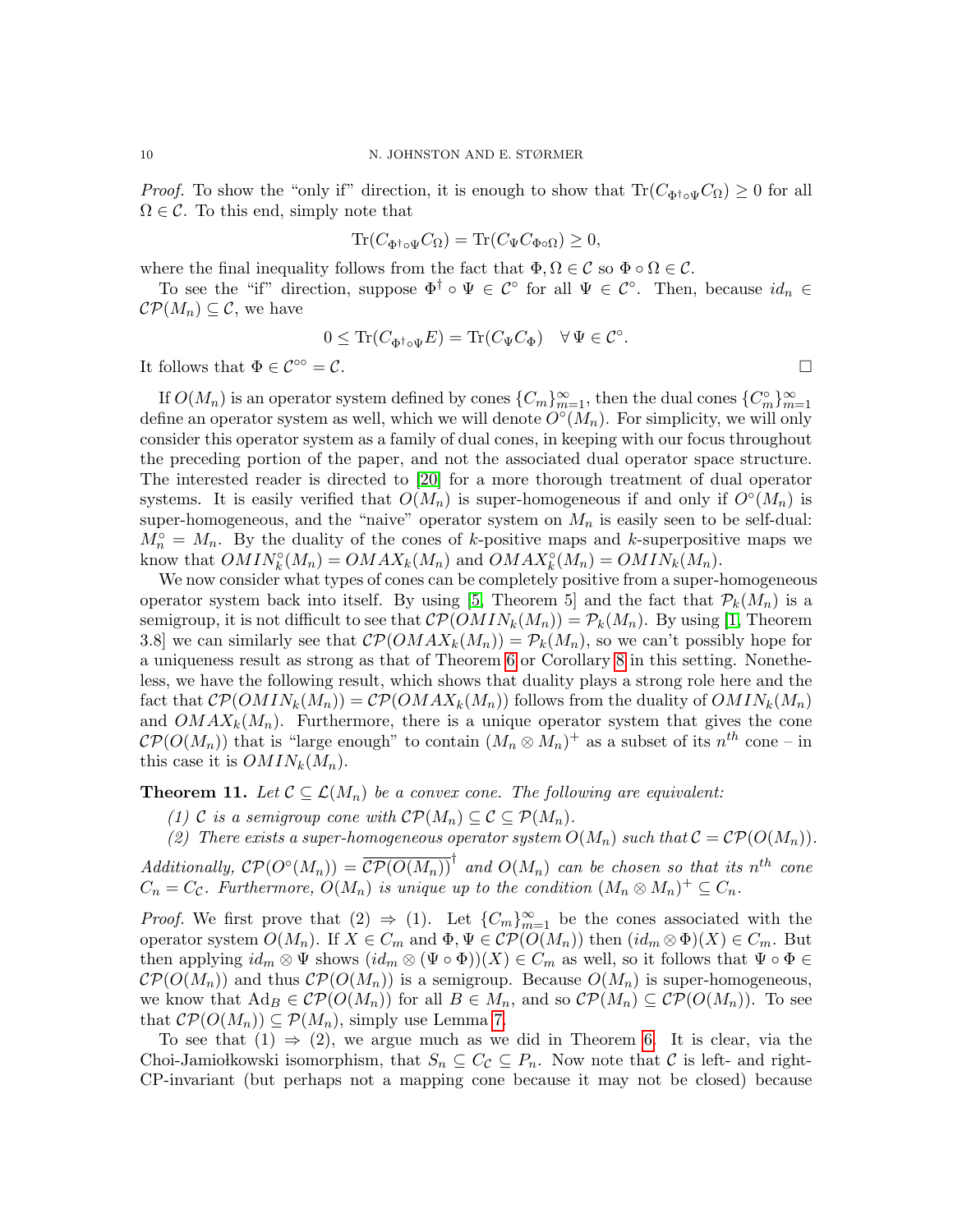$\Phi \circ \Psi \in \mathcal{C}$  for any  $\Phi \in \mathcal{C}$  and  $\Psi \in \mathcal{CP}(M_n) \subseteq \mathcal{C}$  (and similarly for composition on the left by  $\Psi \in \mathcal{CP}(M_n)$ . Thus, if  $A \in M_n$  and  $\Phi \in \mathcal{C}$  then

$$
(\mathrm{Ad}_A \otimes \mathrm{Ad}_B)(C_{\Phi}) = (\mathrm{Ad}_A \otimes (\mathrm{Ad}_B \circ \Phi))(E) = (id_n \otimes (\mathrm{Ad}_B \circ \Phi \circ \mathrm{Ad}_{A^T}))(E) \in C_{\mathcal{C}},
$$

where the second equality comes from Lemma [1.](#page-2-1) It follows from Proposition [3](#page-3-0) that there exists a super-homogeneous operator system  $O(M_n)$ , defined by cones  ${C_m}_{m=1}^{\infty}$ , such that  $C_n = C_c$ . Because C is a semigroup, it follows that  $(id_n \otimes (\Phi \circ \Psi))(E) \in C_n$  for any  $\Phi, \Psi \in \mathcal{C}$ . Then  $(id_n \otimes \Phi)(C_{\Psi}) \in C_n$ , so  $(id_n \otimes \Phi)(C_n) \subseteq C_n$ , which implies  $\mathcal{C} \subseteq \mathcal{CP}(O(M_n))$ by Corollary [4.](#page-4-1) To see the other inclusion, note that  $id_n \in \mathcal{CP}(M_n)$ , so  $id_n \in \mathcal{C}$ . It follows that  $(id_n \otimes id_n)(E) = E \in C_n$ . Thus, if  $\Phi \in \mathcal{CP}(O(M_n))$  then  $(id_n \otimes \Phi)(E) \in C_n = C_{\mathcal{C}}$ , so  $\Phi \in \mathcal{C}$ , which implies that  $\mathcal{C} = \mathcal{C} \mathcal{P}(O(M_n)).$ 

To see the claim about  $\mathcal{CP}(O\circ(M_n))$ , suppose that  $\mathcal{CP}(M_n) \subseteq \mathcal{C} \subseteq \mathcal{P}(M_n)$  is a closed convex cone semigroup. Then for any  $\Phi, \Psi \in \mathcal{C}^{\circ} \subseteq \mathcal{CP}(M_n)$  and  $\Omega \in \mathcal{C}$  we have  $\text{Tr}(C_{\Phi \circ \Psi} C_{\Omega}) =$ Tr( $C_{\Psi}C_{\Phi^{\dagger}\circ\Omega}$ ). We know from Proposition [10](#page-8-1) that  $\Phi^{\dagger}\circ\Omega = (\Omega^{\dagger}\circ\Phi)^{\dagger} \in (\mathcal{C}^{\circ})^{\dagger} \subseteq \mathcal{CP}(M_n)^{\dagger} =$  $\mathcal{CP}(M_n) \subseteq \mathcal{C}$ . It follows that  $\text{Tr}(C_{\Psi} C_{\Phi^{\dagger} \circ \Omega}) \geq 0$ , so  $\Phi \circ \Psi \in \mathcal{C}^{\circ}$ , which implies that  $\mathcal{C}^{\circ}$  is also a semigroup.

Now by repeating our argument from earlier, we see from Proposition [3](#page-3-0) that there is an operator system on  $M_n$  defined by the cone  $C_n := C_{\mathcal{C}} \circ C_{\mathcal{C}}$ , and this is the dual operator system  $O^{\circ}(M_n)$  of the operator system defined by  $C_{\mathcal{C}}$ . For any  $\Phi \in \mathcal{C}^{\circ}$ ,  $\Psi \in \mathcal{C}^{\circ}$ , we have  $(id_n \otimes \Phi^{\dagger})(C_{\Psi}) = C_{\Phi^{\dagger} \circ \Psi} \in C_{\mathcal{C}^{\circ}}$  by Proposition [10.](#page-8-1) It follows via Corollary [4](#page-4-1) that  $({\cal C}^{\circ\circ})^{\dagger} = \overline{{\cal C}}^{\dagger} \subseteq {\cal CP}({\cal O}^{\circ}(M_n)).$  To see the other inclusion, suppose  $\Phi \in {\cal CP}({\cal O}^{\circ}(M_n)).$  Then  $\Phi \circ \Psi \in \mathcal{C}^{\circ}$  for all  $\Psi \in \mathcal{C}^{\circ}$ , so Proposition [10](#page-8-1) tells us that  $\Phi \in (\mathcal{C}^{\circ\circ})^{\dagger} = \overline{\mathcal{C}}^{\dagger}$ . It follows that  $\overline{\mathcal{C}}^{\dagger} = \mathcal{C} \mathcal{P} (O^\circ(M_n)).$ 

Finally, to see the uniqueness condition, suppose that the cones  ${D_m}_{m=1}^{\infty}$  define an operator system  $O_2(M_n)$  such that  $\mathcal{C} = \mathcal{CP}(O(M_n)) = \mathcal{CP}(O_2(M_n))$ , where  $O(M_n)$  is the operator system with  $n^{th}$  cone  $C_n := C_{\mathcal{C}}$  already introduced. We furthermore require that  $(M_n \otimes M_n)^+ \subseteq D_n$ , and in particular that  $E \in D_n$ . Then  $(id_n \otimes \Phi)(E) \in D_n$  for any  $\Phi \in \mathcal{C}$ , so  $C_{\mathcal{C}} \subseteq D_n$ . On the other hand by the equivalence of (1) and (2),  $D_n = C_{\mathcal{C}'}$  for some semigroup cone  $\mathcal{C}'$ . If  $\Phi \in \mathcal{C}'$  then for any  $X \in D_n$  there exists  $\Psi \in \mathcal{C}'$  such that

$$
(id_n \otimes \Phi)(X) = (id_n \otimes (\Phi \circ \Psi))(E) \in D_n,
$$

where the inclusion comes from  $\mathcal{C}'$  being a semigroup. It follows via Corollary [4](#page-4-1) that  $\mathcal{C}' \subseteq \mathcal{CP}(O_2(M_n)).$  Then  $\mathcal{C} \subseteq \mathcal{C}' \subseteq \mathcal{CP}(O_2(M_n)) = \mathcal{C}$ , so  $\mathcal{C} = \mathcal{C}'$  and hence  $C_n = D_n$ . Uniqueness now follows from Proposition [3.](#page-3-0)  $\Box$ 

It is worth noting that if C is closed and condition (1) of Theorem [11](#page-9-0) holds, then  $\mathcal C$ is necessarily a mapping cone. It follows that if  $O(M_n)$  is a super-homogeneous operator system defined by closed cones then  $\mathcal{CP}(O(M_n))$  is always a mapping cone (which can also be seen from Corollary [8\)](#page-7-0), although the converse does not hold. That is, there exist mapping cones C such that there is no operator system  $O(M_n)$  with  $C = \mathcal{CP}(O(M_n))$  – the simplest example being the mapping cone of completely co-positive maps.

Acknowledgements. Thanks are extended to Vern Paulsen for valuable suggestions and comments on an early draft. N.J. was supported by an NSERC Canada Graduate Scholarship and the University of Guelph Brock Scholarship.